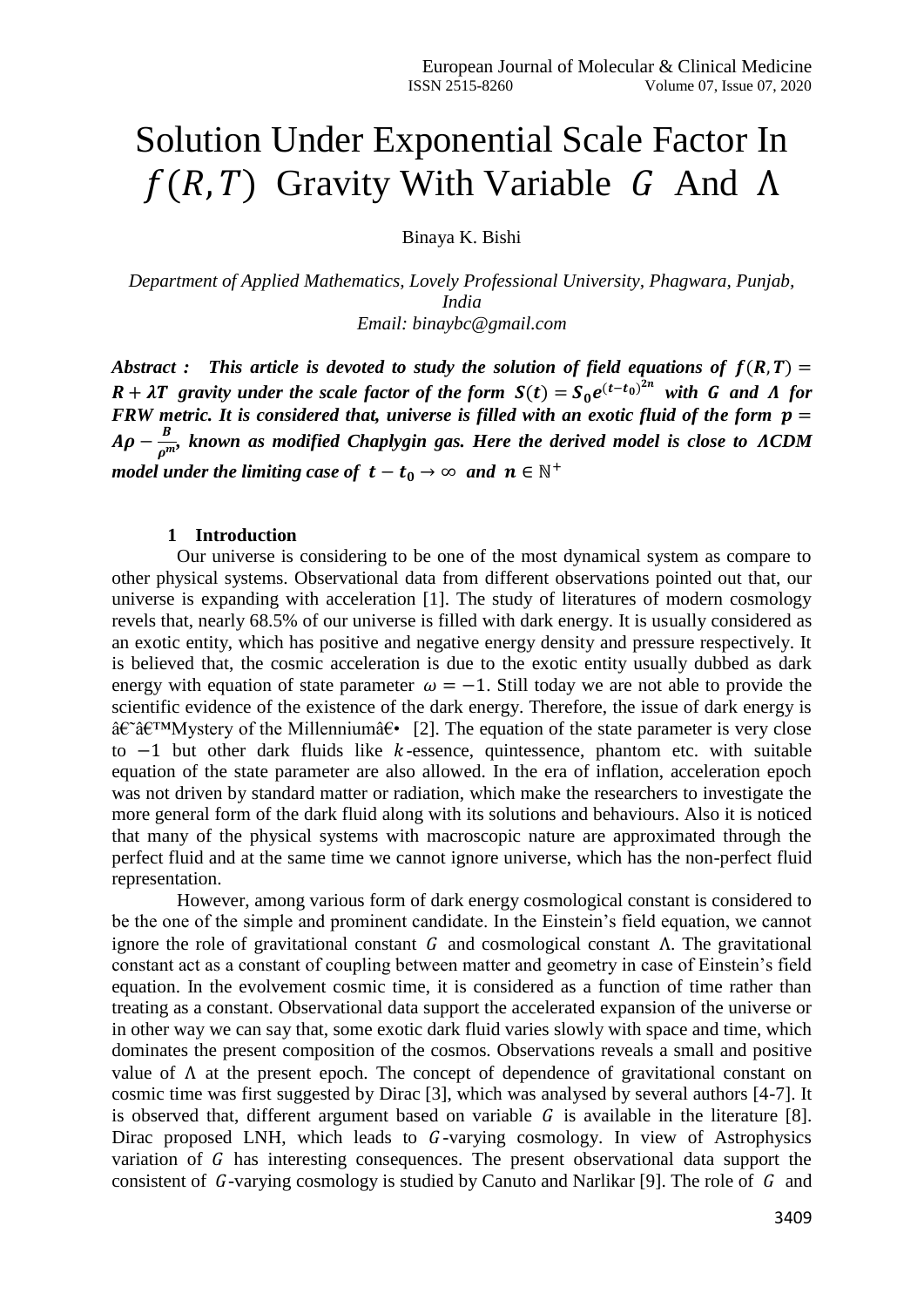Λ is important in modern cosmology as it may provides hints towards the accelerating universe.

We have discussed above the different candidates of dark energy. Chaplygin gas (CG) is another candidates of dark energy with equation of state like  $p = \frac{-B}{\epsilon}$  $\frac{P}{\rho}$  (*B* > 0) [10, 11], where  $p$  and  $\rho$  stands for pressure and energy density. The equation of state parameter for CG is generalized to  $p = \frac{-B}{n}$  $\frac{-b}{\rho^n}$ ,  $0 \le n \le 1$  [12-14]. This is called GCG (generalized Chaplygin gas). Again it is modified to the form (see [15, 16]):

$$
p = A\rho - \frac{B}{\rho^m}, \text{for } A > 0. \tag{1}
$$

This is called MCG (modified Chaplygin gas). The important aspect of the cosmological models is the behaviour of the cosmological solutions. The solutions of the cosmological models have different features like singularities and oscillation depending up on the matter content of the universe. One of the fascinating scenario is cosmological models with bounce solution, which provides a different view point with the Big Bang scenario [17, 18]. Belinsky et al. have investigated the generalized Kasner solution and discussed the oscillatory approach to a singular point, usually referred as BKL instability [19, 20]. Khoury et al. [21] have investigated the Ekpyrotic scenario for the beginning of the hot big bang universe, which favours the string theory and supergravity. Cai et al. [22] have devoted their study on the realization of matter bounce cosmology in view of  $f(T)$  gravity. Shabani, and Ziaie [23] have analysed the bouncing behaviour of the universe in in  $f(R, T)$  gravity for FLRW model. A bouncing scenario is discussed by Singh et al. [24] by the help of FLW model with a specific form Hubble parameter in  $f(R, T)$  gravity.

Motivated by the above research, here I present the bouncing scenario cosmology for a FRW universe in  $f(R, T)$  gravity with MCG in presence of variable G and  $\Lambda$ .

# **2** Gravitational field equations in  $f(R, T)$  gravity

Harko et al. [25-28] has developed the  $f(R, T)$  gravity, in which gravitational Lagrangian is considered as an arbitrary function of  $R$  and  $T$ . Here  $R$  and  $T$  denotes the Ricci scalar and trace of the energy momentum tensor. Metric formalism is used for the derivation of the gravitational field equation. They have also derived the equation of motion of the test particles through the covariant divergence of  $T_{ij}$ . Models based on  $f(R, T)$ gravity depends on the source term, representing the variation of  $T_{ij}$  w.r.t.  $g_{ij}$ . The choice of  $L_m$  is important as it generate set of field equations based on  $L_m$ . Harko et al. [25, 29], have discussed cases in which the  $f(R, T)$  has the forms as  $f(R, T) = R + 2g_1(T)$ ,  $f(R, T) = g_1(R) + g_2(T)$  and  $f(R, T) = g_1(R) + g_2(R)g_3(T)$ . Here I have mainly focused on the case of  $f(R, T) = R + 2g_1(T)$ . Several research articles have been published since last decade and some of them are discussed above. In order to field the solution of field equations under the case  $f(R, T) = R + 2g_1(T)$ , let us consider the SF (scale factor) of the form

$$
S(t) = S_0 e^{(t - t_0)^{2n}},
$$
\n(2)

where  $S_0$  is a positive constant (dimensional) and  $n \in \mathbb{N}^+$ . The Hubble parameter is defined and obtained as

$$
H = \frac{\dot{s}}{s} = 2n(t - t_0)^{2n - 1}
$$
\n(3)

Before going to discuss the solution of the field equations, let us analysis the parameters i.e. scale factor, Hubble parameter, *n* and  $t_0$ . In view of the cosmic time *t* and  $t_0$ , there are three possibilities as follows: [i.]

- 1. For  $t = t_0$  or  $t \to t_0$ ,  $S(t) = S_1 > 0$  (constant) and  $H(t) \to \infty$ .
- 2. For  $t > t_0$ ,  $S(t) = S_2$ (constant) and  $H(t) = S_3 > 0$ (constant).
- 3. For  $t < t_0$ ,  $S(t) = S_4$ (constant) and  $H(t) = -S_3$ .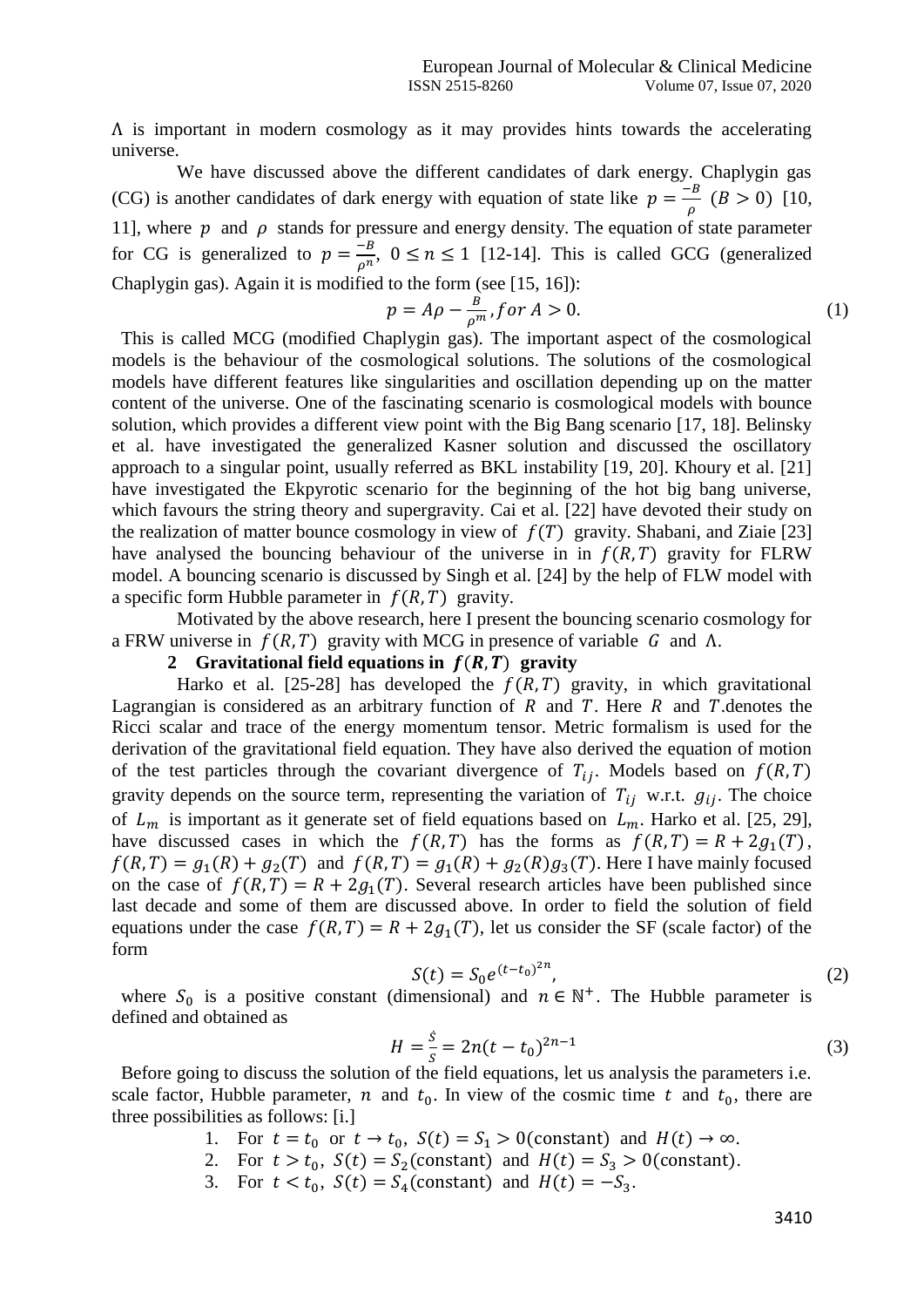Again for  $n = \frac{1}{2}$  $\frac{1}{2}$ , the scale factor  $S(t) = S_0 e^{t-t_0}$  and Hubble parameter  $H = 1$ . This case lead to the de Sitter Universe. For  $n < \frac{1}{2}$  $\frac{1}{2}$ , it is noticed that,  $H(t) \rightarrow \infty$  when  $t \rightarrow$  $t_0$ . This means that Hubble parameter or some of its derivative diverges at  $t = t_0$  leading to the finite time singularity. It is noticed from (ii) and (iii) that, Hubble parameter is negative and positive valued depending on  $t > t_0$  and  $t < t_0$  respectively. This indicates the two different cosmological history of expansion or contraction. In other words, universe start and end with a singularity. The finite time singularity is classified in to four type, which is presented in the Table 1.

|                                                              |                           | <b>FRANCI</b>                                               |                             |                              |                     |  |  |
|--------------------------------------------------------------|---------------------------|-------------------------------------------------------------|-----------------------------|------------------------------|---------------------|--|--|
| Finite time angularities. $S_0^*$ and $H_0^*$ are constants. |                           |                                                             |                             |                              |                     |  |  |
| Panme ers→<br>Type of Singularity L                          | <b>Scale factor</b>       | <b>Hubble</b><br>Panme er H                                 | Effictive<br>energy density | <b>Effictive</b><br>Pressure | Range of n.         |  |  |
| Type 4<br>(Big-Rip)                                          | $S(t) \rightarrow \infty$ | $H(t) \rightarrow \infty$<br>$H(t) \rightarrow \infty$      | dwerse s                    | diverge s                    | n < 0               |  |  |
| Type 41<br>(Sudden)                                          | $S(t) \rightarrow S_t^*$  | $H(t) \rightarrow H_{R}^{*}$<br>$H(t)$ $\rightarrow \infty$ |                             | diverge s                    | $n \in (0, 0.5)$    |  |  |
| Type-III                                                     | $S(t) \rightarrow S_t^*$  | $H(t) \rightarrow \infty$<br>$H(t)$ $\rightarrow \infty$    | dwerse s                    | diverge s                    | $n \in (0.5.1)$     |  |  |
| Type-IV<br>(Soft type)                                       |                           | Higher derivatives<br>$\alpha f$ H diverges                 |                             | .                            | n > 1<br>n 44. ac Z |  |  |

Behaviour of  $G(t)$  under different conditions at  $t = t_0$ 

| Conditions                                | Spherical universe<br>with $S_0 \in (0,1)$ | Spherical universe<br>with $S_0 > 1$ | Flat universe<br>with $S_0 > 0$ | hyperbolic universe<br>with $S_0 > 0$ |
|-------------------------------------------|--------------------------------------------|--------------------------------------|---------------------------------|---------------------------------------|
| $\lambda > -4\pi.1 + A > BS_0^{B(1+n)}$   | G<0                                        | G > 0                                | G>0                             | G > 0                                 |
| $\lambda < -4\pi.1 + A < BS_0^{0(1+w)}$   | C < 0                                      | G > 0                                | G > 0                           | G > 0                                 |
| $\lambda < -4\pi.1 + A > BS_0^{0(1+n)}$   | G > 0                                      | G < 0                                | G<0                             | G<0                                   |
| $\lambda > -4\pi.1 + A < BS_{0}^{B(1+m)}$ | G > 0                                      | G < 0                                | G < 0                           | G<0                                   |

Let us consider the line-element of the form

$$
ds^{2} = dt^{2} - S^{2}(t) \left[ \frac{dr^{2}}{1 - kr^{2}} + r^{2} (d\theta^{2} + \sin^{2}\theta d\phi^{2}) \right]
$$
 (4)

which is known as Friedmann-Robertson-Walker (FRW) metric. Where  $k(=-1,0,1)$  is the curvature parameter.

The energy momentum tensor for a perfect fluid is given by

$$
T_i^j = (p + \rho)u_i u^j - p\delta_i^j \tag{5}
$$

Here  $u^i$  satisfies the condition  $g_{ij}u^i u^j = 1$  and it is known as flow vector. The  $\rho$  and  $p$ indicates the energy density and isotropic pressure respectively. The non-vanishing components of  $T_i^j$  are  $T_i^i = <\rho, -p, -p, -p>$ . The generated field equations based on  $f(R, T)$  gravity in presence of G and  $\Lambda$  is expressed as

$$
f_R(R,T)R_{ij} - \frac{1}{2}f(R,T)g_{ij} + (g_{ij} - \nabla_i \nabla_j) f_R(R,T) - \Lambda(t)g_{ij}
$$
  
= 
$$
[\mathcal{B}\pi - f_T(R,T)]G(t)T_{ij} - f_T(R,T)\Theta_{ij}
$$
 (6)

where

$$
T_{ij} = \frac{-2}{\sqrt{-g}} \frac{\delta \sqrt{-g}}{\delta g^{ij}} L_m, \Theta_{ij} = -2G(t)T_{ij} - pg_{ij},
$$
  
\n
$$
f_R(R, T) = \frac{\partial f(R, T)}{\partial R} \text{ and } f_T(R, T) = \frac{\partial f(R, T)}{\partial T}.
$$
\n(7)

Next, we take one of the class of  $f(R, T)$  as  $f(R, T) = R + 2g_1(T)$  [25] along with (5) in

3411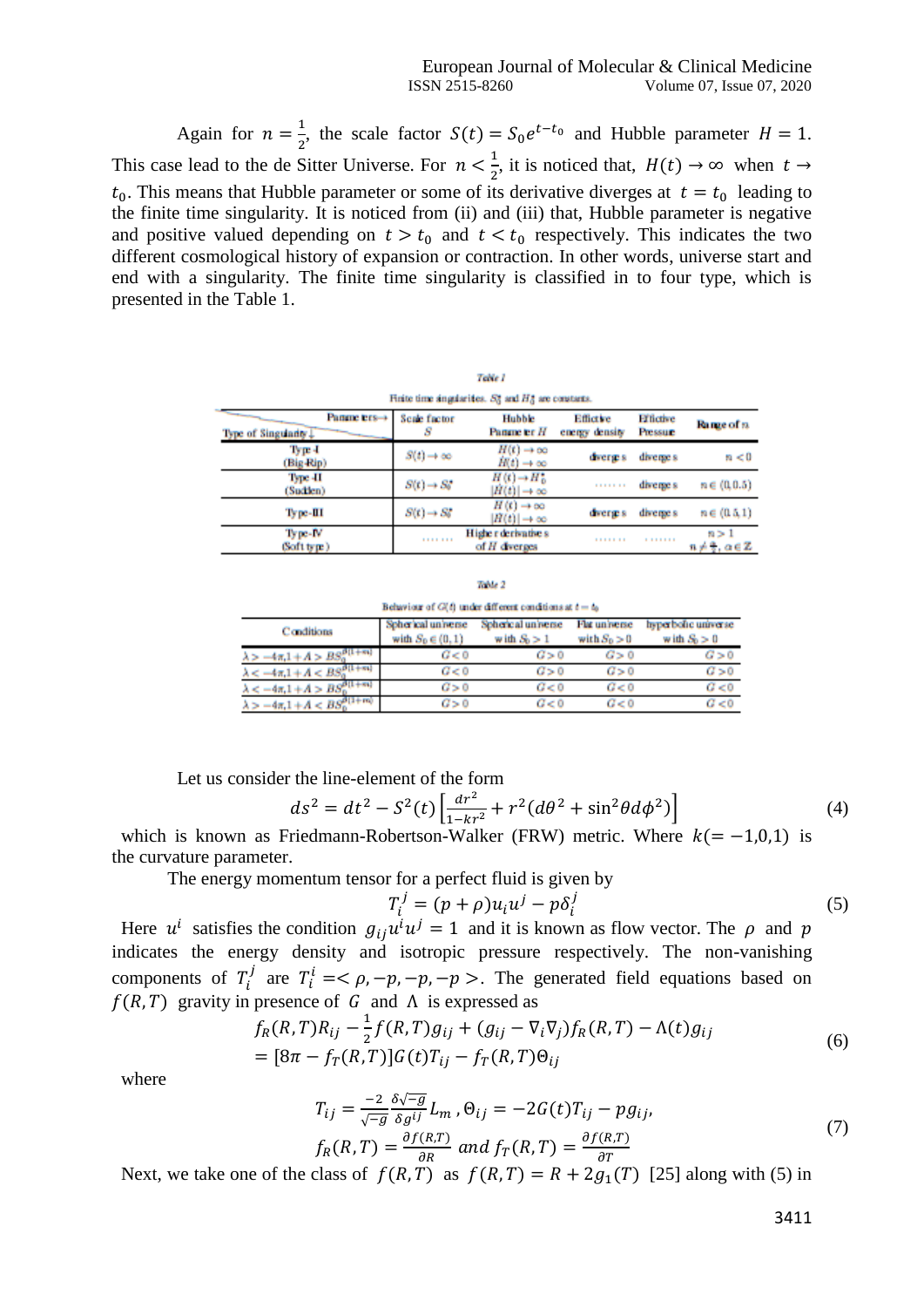(6) leads to the field equations given by

$$
G_{ij} - \Lambda(t)g_{ij} = [8\pi + 2g_{1i}(T)]G(t)T_{ij} + [2pg_{1i}(T) + f(T)]g_{ij}
$$
(8)

where prime indicates differentiation w.r.t. the argument. For  $g_1(T) = \lambda T$  ( $\lambda$  is a constant )one can has the field equations as

$$
G_{ij} - \Lambda(t)g_{ij} = [8\pi + 2\lambda]G(t)T_{ij} + (\rho - p)\lambda g_{ij}
$$
  
reckoround we have the modified system as

In view of the above background we have the modified system as

$$
3\left(\frac{\dot{S}}{S}\right)^2 + \frac{3k}{S^2} - \Lambda(t) = \left[ (8\pi + 2\lambda)G(t) + \lambda \right]\rho - p\lambda \tag{10}
$$

$$
2\frac{\ddot{s}}{s} + \left(\frac{\dot{s}}{s}\right)^2 + \frac{k}{s^2} - \Lambda(t) = -[(8\pi + 2\lambda)G(t) + \lambda]p + \lambda\rho \tag{11}
$$

#### **3 Solution of the field equations under exponential scale factor**

The system of field equations has two equations and five unknowns  $(S, \rho, p, G, \Lambda)$ . In order to obtain the exact solution of the highly non-linear system, it is required to make the system closed. Therefore, we have used equation (1), (2) and the relationship among  $\rho$  and  $\overline{S}$  in the form

$$
\rho = \frac{1}{s^{\beta}}
$$
 (12)

where  $\beta > 0$  is a constant.

Solving equations (10) and (11) we have

$$
G(t) = \frac{2}{(8\pi + 2\lambda)(\rho + p)} \left[ \frac{k}{s^2} + \left(\frac{s}{s}\right)^2 - \frac{s}{s} \right]
$$
(13)

and

$$
\Lambda(t) = 3\left[\frac{k}{s^2} + \left(\frac{\dot{s}}{s}\right)^2\right] - \lambda(\rho - p) - \frac{2\rho}{\rho + p}\left[\frac{k}{s^2} + \left(\frac{\dot{s}}{s}\right)^2 - \frac{\ddot{s}}{s}\right]
$$
(14)

With the help of equations (1), (2) and (12), gravitational constant and cosmological constant are expressed as

$$
G(t) = \frac{s_0^{\beta} e^{(t-t_0)^{2n} \beta} (t-t_0)^{2n-2} (4n^2-2n) - s_0^{\beta-2} k e^{(t-t_0)^{2n} (\beta-2)}}{(4\pi \lambda) (1 + A - B s_0^{\beta(1+m)} e^{(t-t_0)^{2n} \beta(1+m)})}
$$
(15)

$$
\Lambda(t) = \frac{\Lambda_0 (t - t_0)^{4n - 2} + \Lambda_1 (t - t_0)^{2n - 2} + \Lambda_2}{s_0^2 \left(1 + A - BS_0^{\beta (1 + m)} e^{(t - t_0)^{2n} \beta (1 + m)}\right)}
$$
(16)

where

$$
\Lambda_0 = 12n^2S_0^2 \left[ 1 + A - S_0^{\beta(1+m)} B e^{(t-t_0)^{2n} \beta(1+m)} \right]
$$
  
\n
$$
\Lambda_1 = S_0^2 (8n^2 - 4n)
$$
  
\n
$$
\Lambda_2 = (1 + 3A) k e^{-2(t-t_0)^{2n}} - 3k B S_0^{\beta(1+m)} e^{(t-t_0)^{2n} (-2 + \beta(1+m))}
$$
  
\n
$$
+ \lambda S_0^{2-\beta} e^{-(t-t_0)^{2n} \beta} (A^2 - 1) - 2\lambda S_0^{2+\beta m} A B e^{(t-t_0)^{2n} \beta m}
$$
  
\n
$$
+ \lambda S_0^{2\beta m + 2 + \beta} B^2 e^{(t-t_0)^{2n} \beta(2m+1)}
$$

The other physical parameters like energy density and pressure takes the form

$$
\rho = S_0^{-\beta} e^{-(t - t_0)^2 n} \beta \tag{17}
$$

$$
p = A S_0^{-\beta} e^{-(t-t_0)^2 n} \beta - B S_0^{-\beta m} e^{(t-t_0)^2 n} \beta m \tag{18}
$$

Equations (17) and (18) revels that, for flat, spherical and hyperbolic universe the energy density  $\rho = S_0^{-\beta}$  and pressure  $p = A S_0^{-\beta} - B S_0^{-\beta m}$  at  $t = t_0$ . For an accelerating universe, pressure most be negative so we have  $A < BS_0^{-(\beta m-1)}$  at  $t = t_0$ . For  $t > t_0$  or  $t < t_0$ ,  $(t - t_0)^{2n} > 0$ . When  $t >> t_0$  or  $t << t_0$  such that  $(t - t_0)^{2n} \to \infty$ , under such situation both the physical parameters  $\rho \to \infty$  and  $p \to -\infty$ . Here energy density and pressure are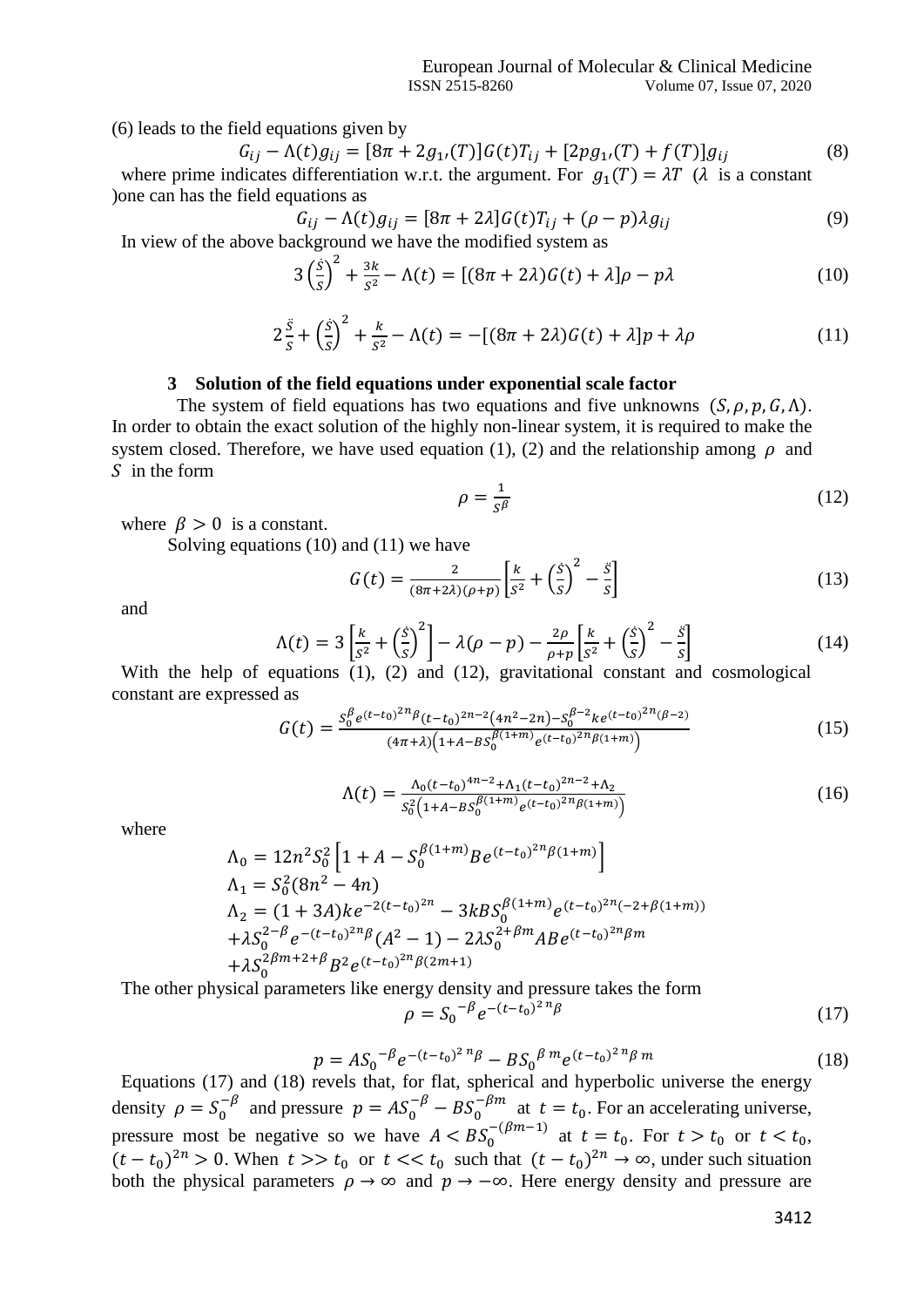decreasing function of cosmic time  $t$ . This can bethought of as a situation after and before the  $t_0$ . At  $t = t_0$ , the gravitational constant  $G(t)$  has the following form

$$
G(t) = \begin{cases} -\frac{S_0^{\beta-2}k}{(4\pi+\lambda)\left(1+A-BS_0^{\beta(1+m)}\right)}, & \text{for } n > 1\\ \frac{2S_0^{\beta}-S_0^{\beta-2}k}{(4\pi+\lambda)\left(1+A-BS_0^{\beta(1+m)}\right)}, & \text{for } n = 1 \end{cases}
$$
(19)

In case of  $t > t_0$  or  $t < t_0$  we have time dependent gravitational constant as  $(t - t_0)^{2n}$ and  $(t - t_0)^{2(n-1)}$  for  $n \in \mathbb{N}^+$  does not make any difference to the terms present in  $G(t)$ . At  $t = t_0$ , the cosmologicaal constant  $\Lambda(t)$  takes the form

$$
\Lambda(t) = \frac{\Lambda_3}{s_0^2 \left(1 + A - B \delta_0^{\beta(1+m)}\right)}, \text{ for } n \ge 1
$$
\n(20)

here  $\Lambda_3 = (1 + 3A)k - 3kBS_0^{\beta(1+m)} + \lambda S_0^{2-\beta}(A^2 - 1) - 2\lambda S_0^{2+\beta m}AB + \lambda S_0^{2\beta m + 2+\beta}B^2$ . Further for  $t > t_0$  or  $t < t_0$  we have time dependent cosmological constant as  $(t - t_0)^{2n}$ is positive in  $n \in \mathbb{N}^+$  and it does not make any difference to the terms present in  $\Lambda(t)$ . The deceleration parameter of the model is defined and obtained as follow

$$
q = \frac{d}{dt} \left(\frac{1}{H}\right) - 1 = \left[ -1 + \frac{1}{2n} \right] \frac{1}{(t - t_0)^{2n}} - 1 \tag{21}
$$

From the expression in (21), it is noticed that  $-1 < -1 + \frac{1}{2}$  $\frac{1}{2n}$  < 0 for  $n \in \mathbb{N}^+$ . Thus,

$$
q = \begin{cases} -\infty, \text{ at } t = t_0 \\ < 0, \text{ at } t > t_0 \text{ or } t < t_0. \end{cases}
$$
 (22)

which follow the observational results and we have the accelerating model of the universe. One of the important parameter in cosmology is the Jerk parameter, which is useful to analyze the universe dynamics. Also it helpful to describe the closeness between the ΛCDM and derived models. It is denoted as  $j$  and defined as

$$
j = \frac{S^2}{\dot{S}^3} \frac{d^3 S}{dt^3}
$$

In terms of deceleration parameter, it takes the form

$$
j = q + 2q^2 - \frac{\dot{q}}{H}
$$

and it is obtained as

$$
j = 1 + \left(1 - \frac{3}{2n} + \frac{1}{2n^2}\right) \frac{1}{(t - t_0)^{4n}} + \left(1 - \frac{1}{2n}\right) \frac{3}{(t - t_0)^{2n}}\tag{23}
$$

The jerk parameter  $j = \infty$  at  $t = t_0$  and when the difference between t and  $t_0$  is very large i.e  $t - t_0 \rightarrow \infty$ ,  $j \rightarrow 1$  for  $t > t_0$  or  $t < t_0$ . In such scenario our model is closed to ΛCDM model (See [26] and reference there in).

# **4 Discussion and Concluding Remarks**

FRW field equations are solved for  $f(R, T) = R + \lambda T$  gravity under a specific form of scale factor  $S(t) = S_0 e^{(t-t_0)^{2n}}$ . The presented solution is free from the initial singularity for  $n \in \mathbb{N}^+$  but solution has soft type of singularity due to the diverging nature of the higher derivative of H at  $t = t_0$ . The energy density and pressure have similar qualitative behaviour for flat, spherical and hyperbolic type universe due to the assumed relationship among the scale factor and energy density. For  $n > 1$  we have

$$
G(t) = \begin{cases} -\frac{S_0^{\beta - 2}}{(4\pi + \lambda)\left(1 + A - BS_0^{\beta(1+m)}\right)}, & \text{for } k = 1\\ 0, & \text{for } k = 0\\ \frac{S_0^{\beta - 2}}{(4\pi + \lambda)\left(1 + A - BS_0^{\beta(1+m)}\right)}, & \text{for } k = -1 \end{cases}
$$

. The above expression revels that for  $S_0 > 0$ , in spherical universe we have  $G(t) > 0$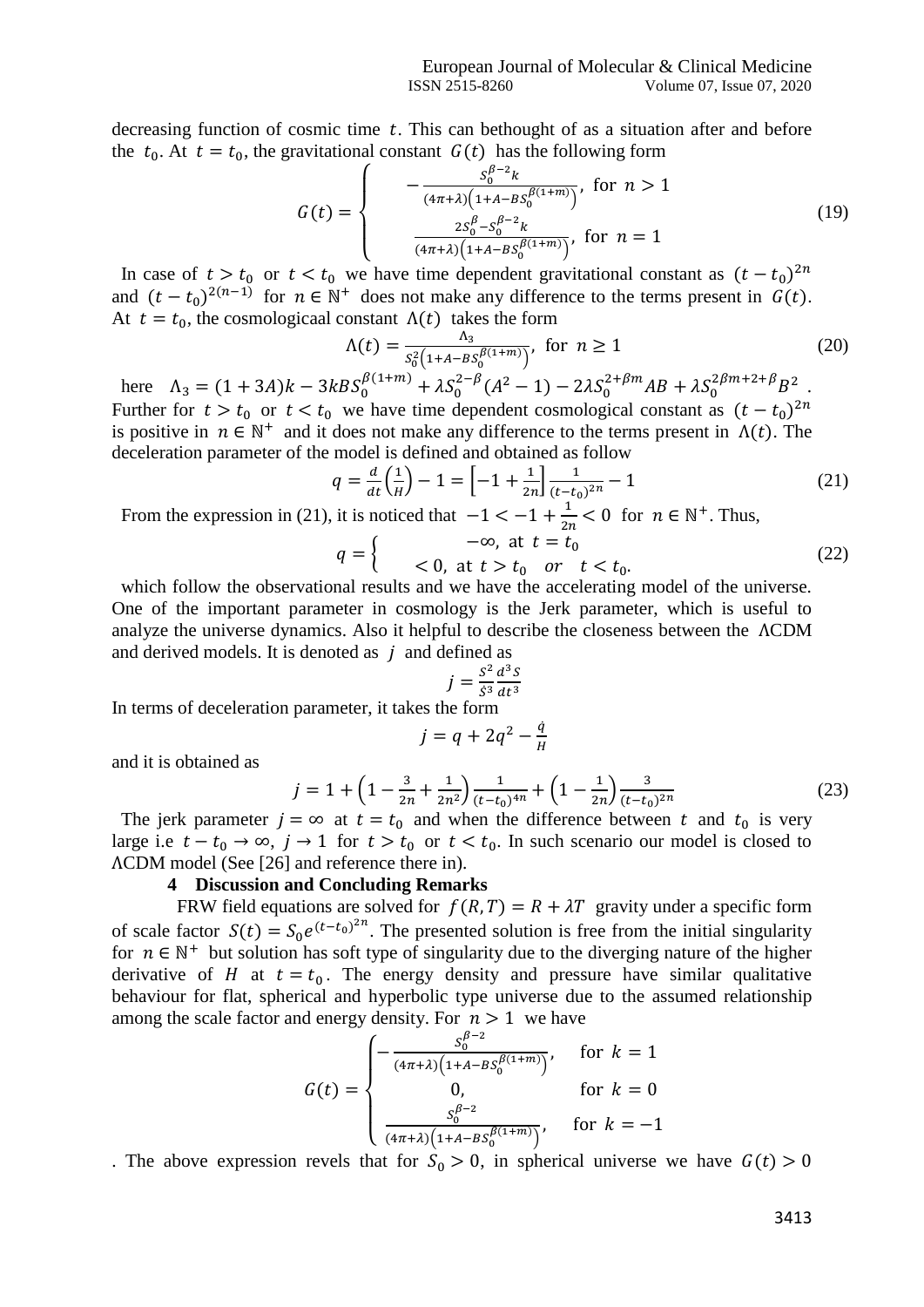under  $\lambda < -4\pi$ ,  $1 + A > BS_0^{\beta(1+m)}$  or  $\lambda > -4\pi$ ,  $1 + A < BS_0^{\beta(1+m)}$  and  $G(t) < 0$ under  $\lambda > -4\pi$ ,  $1 + A > BS_0^{\beta(1+m)}$  or  $\lambda < -4\pi$ ,  $1 + A < BS_0^{\beta(1+m)}$  at  $t = t_0$ . In case of flat universe, no effect of gravitational constant is noticed. In case of hyperbolic universe for  $S_0 > 0$ , we have  $G(t) > 0$  under  $\lambda > -4\pi$ ,  $1 + A > BS_0^{\beta(1+m)}$  or  $\lambda < -4\pi$ ,  $1 +$  $A < BS_0^{\beta(1+m)}$  and  $G(t) < 0$  under  $\lambda < -4\pi$ ,  $1 + A > BS_0^{\beta(1+m)}$  or  $\lambda > -4\pi$ ,  $1 + A <$  $BS_0^{\beta(1+m)}$  at  $t = t_0$ . For  $n = 1$  we have

$$
G(t) = \begin{cases} \frac{2S_0^{\beta} - S_0^{\beta - 2}}{(4\pi + \lambda)\left(1 + A - BS_0^{\beta}(1 + m)\right)}, & \text{for } k = 1\\ \frac{2S_0^{\beta}}{(4\pi + \lambda)\left(1 + A - BS_0^{\beta}(1 + m)\right)}, & \text{for } k = 0\\ \frac{2S_0^{\beta} + S_0^{\beta - 2}}{(4\pi + \lambda)\left(1 + A - BS_0^{\beta}(1 + m)\right)}, & \text{for } k = -1 \end{cases}
$$

. The above expression revels the impact of gravitational constant in flat, spherical and hyperbolic universe and the behaviour is presented in the Table 2. The qualitative behaviour of  $\Lambda(t)$  is similar in flat, spherical and hyperbolic universe. For  $n \in \mathbb{N}^+$ , q is diversing at  $t = t_0$  and  $q < 0$  at  $t > t_0$  or  $t < t_0$ , which reflects to accelerating expansion history of universe. Further, the constructed model is approaching to ΛCDM model when difference between t and  $t_0$  is very large. More interesting results can be derived for  $n \in \mathbb{Z}$  but here emphasis is given to only  $n \in \mathbb{N}^+$ .

# **References**

[1] Komatsu, E., Dunkley, J., Nolta, M.R., Bennett, C.L., Gold, B., Hinshaw, G., Jarosik, N., Larson, D., Limon, M., Page, L. and Spergel, D.N., 2009. Five-year wilkinson microwave anisotropy probe\* observations: cosmological interpretation. The Astrophysical Journal Supplement Series, 180(2), p.330.

[2] Padmanabhan, T., 2006, November. Dark energy: mystery of the millennium. In AIP Conference Proceedings (Vol. 861, No. 1, pp. 179-196). American Institute of Physics.

[3] Dirac, P.A., 1937. The cosmological constants. Nature, 139(3512), pp.323-323.

[4] Hawking, S.W., 1988. Wormholes in spacetime. Physical Review D, 37(4), p.904.

[5] Lavrelashvili, G.V., Rubakov, V.A. and Tinyakov, P.G., 1987. Pisâ $\epsilon^{TM}$  ma Zh. Eksp. Teor. Fiz. 46, 134 (1987). ZETP Lett, 46, p.167.

[6] Zel'Dovich, Y.B., 1970. Particle production in cosmology. Soviet Journal of Experimental and Theoretical Physics Letters, 12, p.307.

[7] Dreitlein, J., 1974. Broken symmetry and the cosmological constant. Physical Review Letters, 33(20), p.1243.

[8] Wesson, P.S., 1980. Gravity, Particles, and Astrophysics (D. Reidel Publishing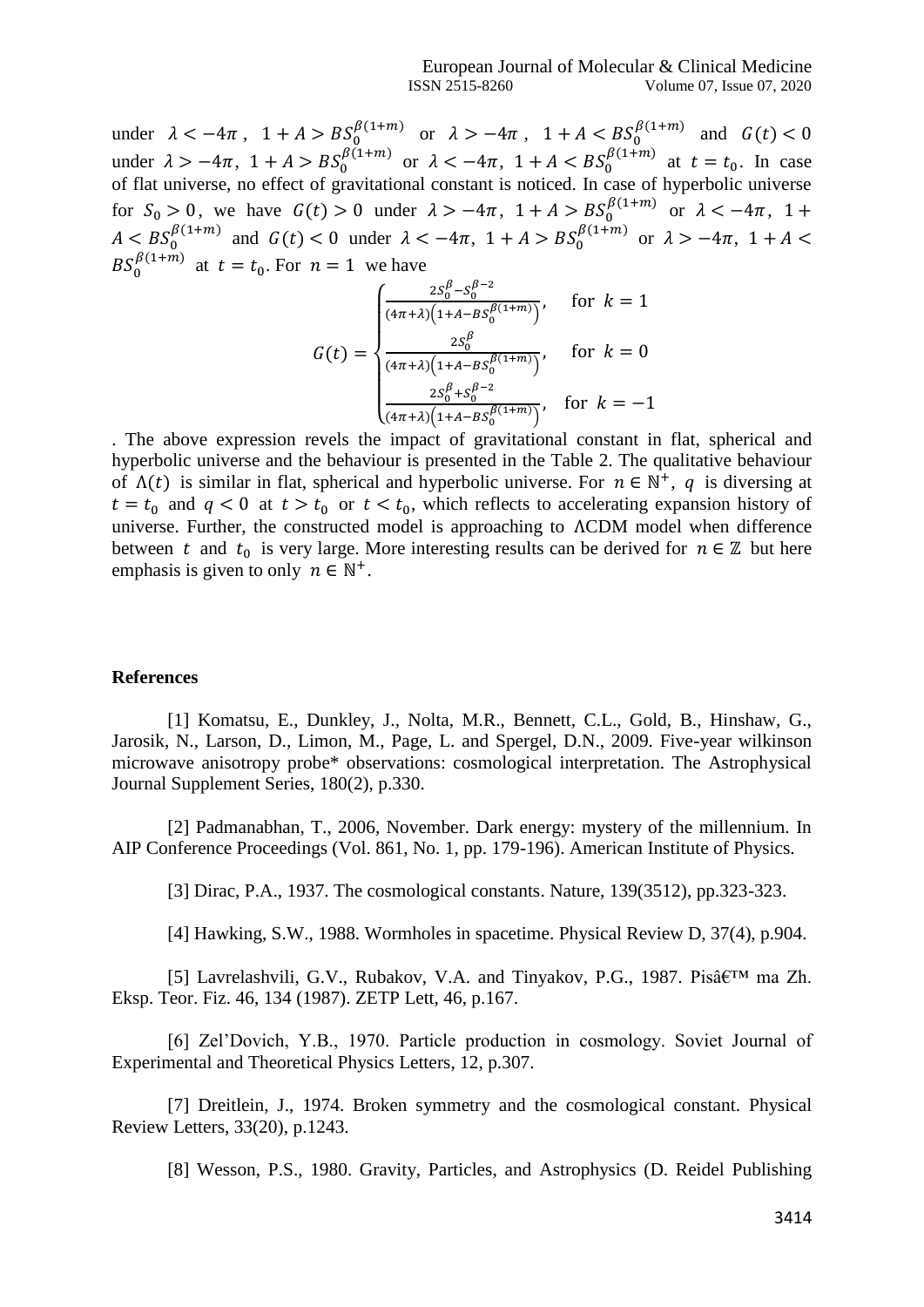Co., Dordrecht).

[9] Canuto, V.M. and Narlikar, J.V., 1980. Cosmological tests of the Hoyle-Narlikar conformal gravity. The Astrophysical Journal, 236, pp.6-23.

[10] Kamenshchik, A., Moschella, U. and Pasquier, V., 2001. An alternative to quintessence. Physics Letters B, 511(2-4), pp.265-268.

[11] Gorini, V., Kamenshchik, A., Moschella, U. and Pasquier, V., 2005. The Chaplygin gas as a model for dark energy. In The Tenth Marcel Grossmann Meeting: On Recent Developments in Theoretical and Experimental General Relativity, Gravitation and Relativistic Field Theories (In 3 Volumes) (pp. 840-859).

[12] Gorini, V., Kamenshchik, A. and Moschella, U., 2003. Can the Chaplygin gas be a plausible model for dark energy?. Physical Review D, 67(6), p.063509.

[13] Alam, U., Sahni, V., Deep Saini, T. and Starobinsky, A.A., 2003. Exploring the expanding universe and dark energy using the Statefinder diagnostic. Monthly Notices of the Royal Astronomical Society, 344(4), pp.1057-1074.

[14] Bento, M.C., Bertolami, O. and Sen, A.A., 2002. Generalized Chaplygin gas, accelerated expansion, and dark-energy-matter unification. Physical Review D, 66(4), p.043507.

[15] Debnath, U., 2011. Modified Chaplygin gas with variable  $G$  and  $\Lambda$ . Chinese Physics Letters, 28(11), p.119801.

[16] Debnath, U., Banerjee, A. and Chakraborty, S., 2004. Role of modified Chaplygin gas in accelerated universe. Classical and Quantum Gravity, 21(23), p.5609.

[17] Novello, M. and Bergliaffa, S.P., 2008. Bouncing cosmologies. Physics reports, 463(4), pp.127-213.

[18] Brandenberger, R.H., 2009. Alternatives to cosmological inflation. arXiv preprint arXiv:0902.4731.;2010, Cosmology of the very early universe. In AIP Conference Proceedings (Vol. 1268, No. 1, pp. 3-70). American Institute of Physics.; 2011. Introduction to early universe cosmology. arXiv preprint arXiv:1103.2271.; 2012. The matter bounce alternative to inflationary cosmology. arXiv preprint arXiv:1206.4196.

[19] Belinskii, V.A., Khalatnikov, I.M. and Lifshitz, E.M., 1970. Oscillatory approach to a singular point in the relativistic cosmology. Advances in Physics, 19(80), pp.525-573.

[20] Myrzakulov, R. and Sebastiani, L., 2014. Bounce solutions in viscous fluid cosmology. Astrophysics and Space Science, 352(1), pp.281-288.

[21] Khoury, J., Ovrut, B.A., Steinhardt, P.J. and Turok, N., 2001. Ekpyrotic universe: Colliding branes and the origin of the hot big bang. Physical Review D, 64(12), p.123522.